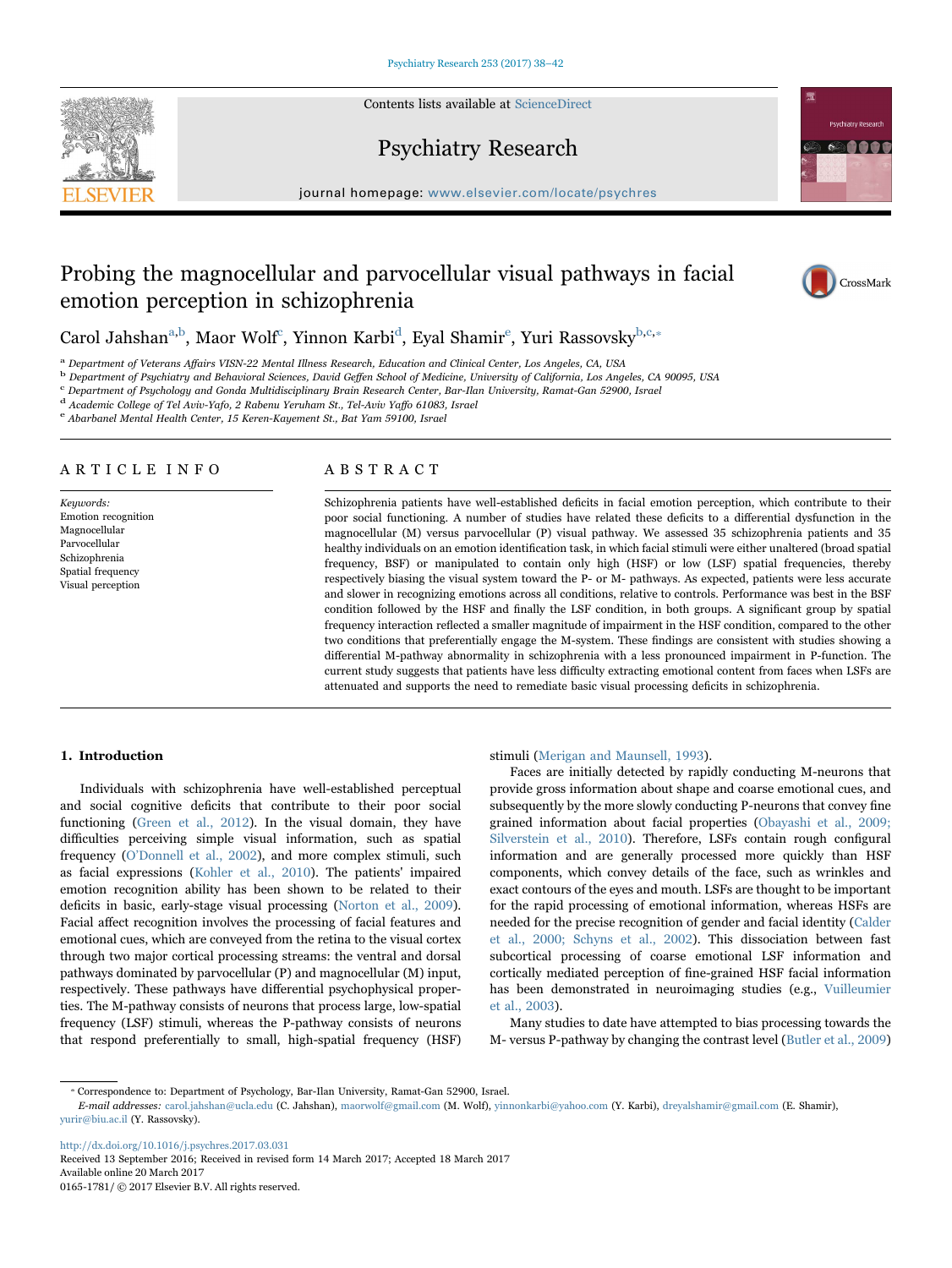or spatial frequency composition ([Calderone et al., 2013\)](#page-3-8) of visual stimuli. The majority of reports that employed LSF and HSF stimuli to differentially activate the M- or P-pathway suggest that schizophrenia patients have deficiencies in both pathways, with a more pronounced impairment in the M-pathway (e.g., [Martinez et al., 2008](#page-3-9); [Butler and](#page-3-10) [Javitt, 2005\)](#page-3-10). Using faces and objects as stimuli, [Silverstein et al.](#page-4-1) [\(2010\)](#page-4-1) and [Calderone et al. \(2013\)](#page-3-8) found impaired LSF processing, in addition to increased processing of HSF information in schizophrenia.

Spatial frequency information has been shown to have a direct impact on facial emotion recognition in schizophrenia ([McBain et al.,](#page-3-11) [2010\)](#page-3-11). Several studies reported that patients required more visual information to correctly discriminate between facial expressions, compared to controls [\(Lee et al., 2011](#page-3-12)), and underutilized facial information presented at the lowest levels of spatial frequency ([Clark](#page-3-13) [et al., 2013](#page-3-13)). Conversely, [Laprevote et al. \(2010\)](#page-3-14) found that patients preferentially used LSF information to perform a rapid emotion categorization task, suggesting a deficit in the integration of information across spatial frequencies. Therefore, it remains unclear whether the facial emotion perception impairments in schizophrenia are due to a deficient ability to process LSFs.

The goal of the current study was to examine whether biasing the visual system toward the M- versus P-pathway has a differential effect on the ability to recognize emotions in schizophrenia. More specifically, we wanted to assess the influence of spatial frequency filtering on the accuracy and speed of facial emotion processing in schizophrenia patients, compared to healthy controls. We hypothesized that patients will make more errors and will be slower identifying facial expressions regardless of the spatial frequency composition of the stimuli. They will also perform more poorly in the LSF condition, which is most strongly biased toward the M-pathway, compared to the two other conditions.

#### 2. Method

## 2.1. Participants

Participants included 35 patients with schizophrenia or schizoaffective disorder and 35 healthy controls. Patients were recruited from an inpatient psychiatric unit at a major metropolitan hospital in Bat Yam, Israel. Diagnoses were made by a staff psychiatrist and confirmed using the Structured Clinical Interview for DSM-IV (SCID-I; [First et al.,](#page-3-15) [1997\)](#page-3-15). Patients were excluded if they had a current diagnosis of substance abuse or dependence. All patients were clinically stable and receiving antipsychotic medications (10 typical, 10 atypical, and 15 both) at the time of testing.

Healthy controls were recruited from hospital staff and the local community through advertisements. Control participants were excluded if they had any history of Axis I disorders or paranoid, schizoid, or schizotypal personality disorders, according to SCID-I and SCID-II ([First et al., 1996](#page-3-16)). Exclusion criteria for both groups also included a history of a head injury or neurological illness, full-scale IQ estimate less than 70 based on the Test of Nonverbal Intelligence (TONI-3; [Brown et al., 1997](#page-3-17)), and corrected visual acuity estimate (via Snellen wall chart) worse than 20/40. This research was carried out in accordance with The Code of Ethics of the World Medical Association (Declaration of Helsinki) for experiments involving humans. All participants provided written informed consent in accordance with the institutional review board.

#### 2.2. Emotion identification task

After completing informed consent and diagnostic interviews, participants were administered the facial emotion identification task, which we have used in previous studies ([Rassovsky et al., 2013, 2014\)](#page-3-18). Stimuli consisted of black and white still photographs (2×3 cm) displaying faces with four emotional expressions (happy, sad, angry,

<span id="page-1-0"></span>

Fig. 1. Example of facial emotion stimuli. The facial image (BSF) was either filtered to a high-spatial frequency (HSF) or low-spatial frequency (LSF) image.

and afraid), derived from the Karolinska Directed Emotional Faces set (KDEF, Lundqvist, D., Flykt, A., and Ohman, A.; Dept. of Neurosciences, Karolinska Hospital, Stockholm, Sweden, 1998). We randomly selected 10 actors (5 males and 5 females) displaying the four different emotions from the KDEF set, resulting in a total of 40 different face stimuli. The face pictures were trimmed to exclude the hair and non-facial contours. This task was programmed and run using e-prime software (Psychology Software Tools Inc., USA) and was administered on a Dell Pentium computer with a 17 in. (43 cm) Sony Multiscan 200PS monitor, driven at 160 Hz. Stimuli were centrally presented (3.76°×5.64° eccentricity) as dark on a light background. Participants were asked to identify the emotional expression of face stimuli by pressing one of four labeled keys on the keyboard, such that chance level performance was 25%.

For the high-spatial frequency (HSF) face stimuli, the normal broad-spatial frequency (BSF) faces were filtered using a high-pass filter (≥10 cycles/image), attenuating lower spatial frequencies. Conversely, for the low-spatial frequency (LSF) face stimuli, a lowpass filter (≤6 cycles/image) attenuated higher spatial frequencies (see [Fig. 1\)](#page-1-0). Filtering was performed in Matlab (The Natworks, Natick, MA) using second-order Butterworth filters. HSF stimuli bias the system toward the P-pathway, whereas LSF faces bias the system toward the M-pathway. The contrast and luminance of the images resulting from the filtering process were equalized across pictures in two steps. First, by reducing the minimum value from all voxels and then dividing it by the maximum value, the values were transformed to range between 0 and 1. This ensured that the contrast was the same for all pictures. Second, each pixel was multiplied by the median luminance of all pictures and then divided by the mean luminance of the picture. This ensured that the luminance was the same for all pictures.

Participants were seated 1 foot (30.5 cm) from the monitor, received instructions, and practiced the task. For the experimental trials (120 total), the order of stimuli administration was fully randomized across the ten actors, four emotions, and three spatial frequencies. Each face was presented for 500 ms, followed by four emotion labels ("happy", "sad", "angry", "afraid") presented for 10 s. Participants were instructed to select the facial affect displayed by pressing a number on a keyboard, which triggered the subsequent trial. If the participant did not press any button within 10 s, the next trial was presented.

# 2.3. Data analysis

For demographic variables, independent samples t-tests and chisquare tests were used to assess group differences for continuous and categorical variables, respectively. A 3×2 repeated-measures ANOVA with spatial frequency (BSF, LSF, HSF) as the within-subject factor and group as the between-subject factor was performed to examine the effects of frequency manipulation on the ability to correctly identify emotions depicted in faces (percent correct). The same analysis was repeated with reaction time as the dependent variable. Given the small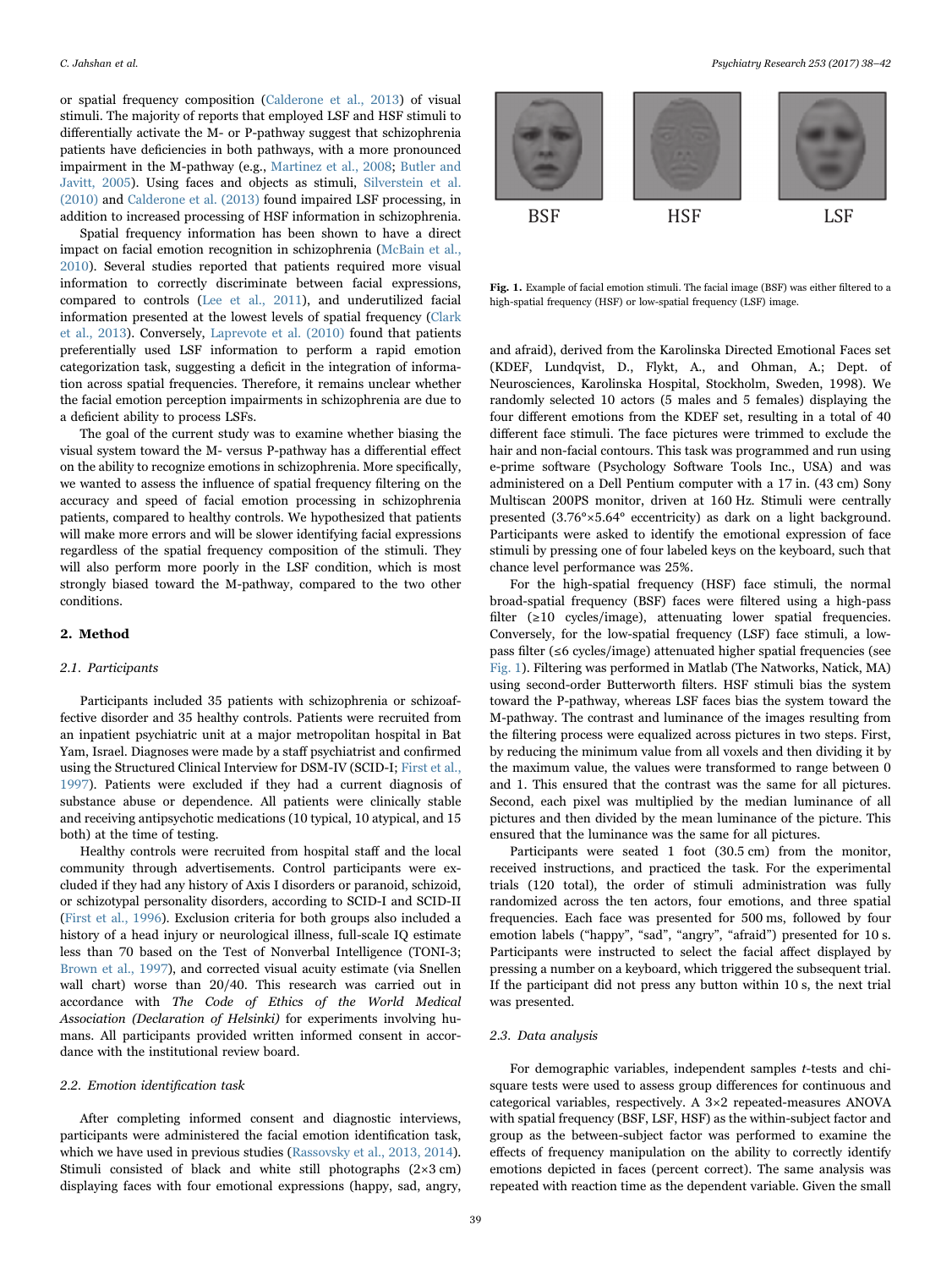number of trials per emotion, we examined the performance of both groups, averaged across all four emotions, in each condition. Bonferroni-corrected t-tests were conducted to follow up on significant main effects and interactions. Examination of the data revealed no significant outliers, but the dependent variables were positively skewed. A log transformation did not change the pattern of the results. We therefore report the analyses with the non-transformed data.

#### 3. Results

# 3.1. Demographic and clinical characteristics

The sample consisted of 35 patients (29 with schizophrenia and 6 with schizoaffective disorder; 51% male) and 35 healthy controls (54% male). The gender distribution was similar for the two groups  $(y2=0.06, p=0.81)$ , but there were significant group differences in age (t [68]=−2.10, p=0.04) and education (t [68]=2.81, p=0.006). The schizophrenia group was significantly older  $(M=40.0, SD=12.4)$  and had fewer years of education  $(M=12.0, SD=2.62)$  than the control group  $(M=33.8, SD=12.1$  and  $M=13.5, SD=1.92$ , respectively). Patients' age of illness onset ranged from 13 to 58 years  $(M=26.4,$  $SD=10.2$ ), and illness chronicity ranged from 1 to 52 years ( $M=13.5$ , SD=13.5). Patients' average positive and negative symptoms, based on the Positive and Negative Syndrome Scale (PANSS; [Kay et al., 1992\)](#page-3-19) were 18.5 (SD=9.05) and 23.6 (SD=10.6), respectively.

### 3.2. Accuracy

[Table 1](#page-2-0) displays the participants' performance on the emotion identification task. The repeated-measures ANOVA for accuracy revealed significant main effects of group  $(F [1,68] = 9.99, p=0.002,$ partial  $\eta^2$ =0.13) and condition (F [2136]=282.40, p < 0.001, partial  $\eta^2$ =0.81), as well as a significant group by condition interaction (F [2136] =3.19, p=0.04, partial  $\eta^2$ =0.05). Averaged across conditions, the patient group's percentage of correct responses (M=59.90, SD=13.07) was significantly lower than that of the control group (M=69.81, SD=13.07). Averaged across groups, performance was significantly different among all three conditions (all p's < 0.001), with accuracy best in the BSF condition (M=84.71, SD=19.49) and worse in the LSF condition ( $M=51.71$ ,  $SD =12.05$ ), with the HSF condition  $(M=58.14, SD=11.80)$  in between. Paired samples t-tests within each group revealed statistically significant differences between HSF and LSF performance  $(p=0.001$  in the HC group and  $p < 0.001$  in the SZ group) as well as between BSF and both HSF and LSF (p's < 0.001 in both groups). Although schizophrenia patients performed worse than controls in all three conditions (see [Fig. 2](#page-2-1)), the interaction was due to the magnitude of the group difference being smaller in the HSF condition ( $p=0.03$ ) relative to the other two conditions ( $p=0.004$  for BSF and 0.001 for LSF).

<span id="page-2-0"></span>

| anı |  |
|-----|--|
|     |  |

Emotion recognition performance.

|                            | Patients $(n=35)$<br>Mean (SD) | Controls $(n=35)$<br>Mean (SD) |
|----------------------------|--------------------------------|--------------------------------|
| Accuracy (% correct)       |                                |                                |
| <b>BSF</b>                 | 77.86 (23.52)                  | 91.57 (14.44)                  |
| <b>HSF</b>                 | 55.00 (14.04)                  | 61.29(9.10)                    |
| LSF                        | 46.86 (14.86)                  | 56.57 (8.47)                   |
| Reaction Time (in seconds) |                                |                                |
| BSF                        | 2.63(0.88)                     | 1.66(0.56)                     |
| <b>HSF</b>                 | 2.77(1.01)                     | 1.70(0.55)                     |
| LSF                        | 2.89(0.92)                     | 1.65(0.54)                     |
|                            |                                |                                |

<span id="page-2-1"></span>

Fig. 2. Effect of spatial frequency on accuracy of facial emotion identification. Percentage of correct responses for each group in each condition: BSF=broad-spatial frequency; HSF=high-spatial frequency; LSF=low-spatial frequency. The vertical bars indicate standard errors. The stars indicate significant differences:  $\degree p < 0.05$ ;  $\degree$   $\degree p <$ 0.005.

# 3.3. Reaction time

The repeated-measures ANOVA for reaction time revealed a significant main effect of group ( $F$  [1,67]=42.61,  $p < 0.001$ , partial  $\eta^2$ =0.39), with patients (M=2.76, SD=0.70) being significantly slower than controls  $(M=1.67, SD=0.70)$  across conditions. However, the condition main effect  $(p=0.16)$  and group by condition interaction  $(p=0.15)$  were not significant.

#### 4. Discussion

In this study, we investigated the role of spatial frequency information in the perception of facial expressions in patients with schizophrenia compared to healthy individuals. Only a few other behavioral studies ([Butler et al., 2009; Laprevote et al., 2010; McBain et al., 2010\)](#page-3-7) have systematically altered the spatial frequency composition of facial stimuli to examine how it affects emotion perception in this population. As expected, patients were significantly less accurate and slower in recognizing emotions from faces across all three spatial frequency conditions, relative to controls. The same pattern of performance was observed in both groups: patients and controls were most accurate identifying emotions in the BSF condition, in which faces were unaltered, and their performance was significantly better in the HSF compared to the LSF condition. Similar to results from [Laprevote et al.](#page-3-14) [\(2010\)'](#page-3-14)s control experiment, the speed of identifying emotions from faces was not modulated by spatial frequency manipulation in either group.

Consistent with the large body of literature suggesting M-pathway impairment in schizophrenia (e.g., [Butler and Javitt, 2005](#page-3-10); [Calderone](#page-3-8) [et al., 2013](#page-3-8)), patients performed worse in the LSF relative to the HSF condition. The most important finding, however, was the significant group by spatial frequency interaction, which was due to patients having less severe impairment in the HSF condition relative to the other two conditions. The effect size difference between patients and controls was large for BSF (Cohen's  $d=0.70$ ) and LSF (Cohen's  $d=0.80$ ), and medium for HSF (Cohen's  $d=0.53$ ). Therefore, the magnitude of the group difference was smaller in the condition that capitalizes on the P-system. Patients' ability to correctly identify emotions was more seriously affected in the LSF and BSF conditions, both of which engage the M-system (M-neurons are strongly activated by LSF stimuli but also respond to BSF stimuli, which contain both high and low spatial frequency elements). These findings replicate previous behavioral and neuroimaging studies (e.g., [Bedwell et al., 2013;](#page-3-20) [Butler et al., 2009](#page-3-7);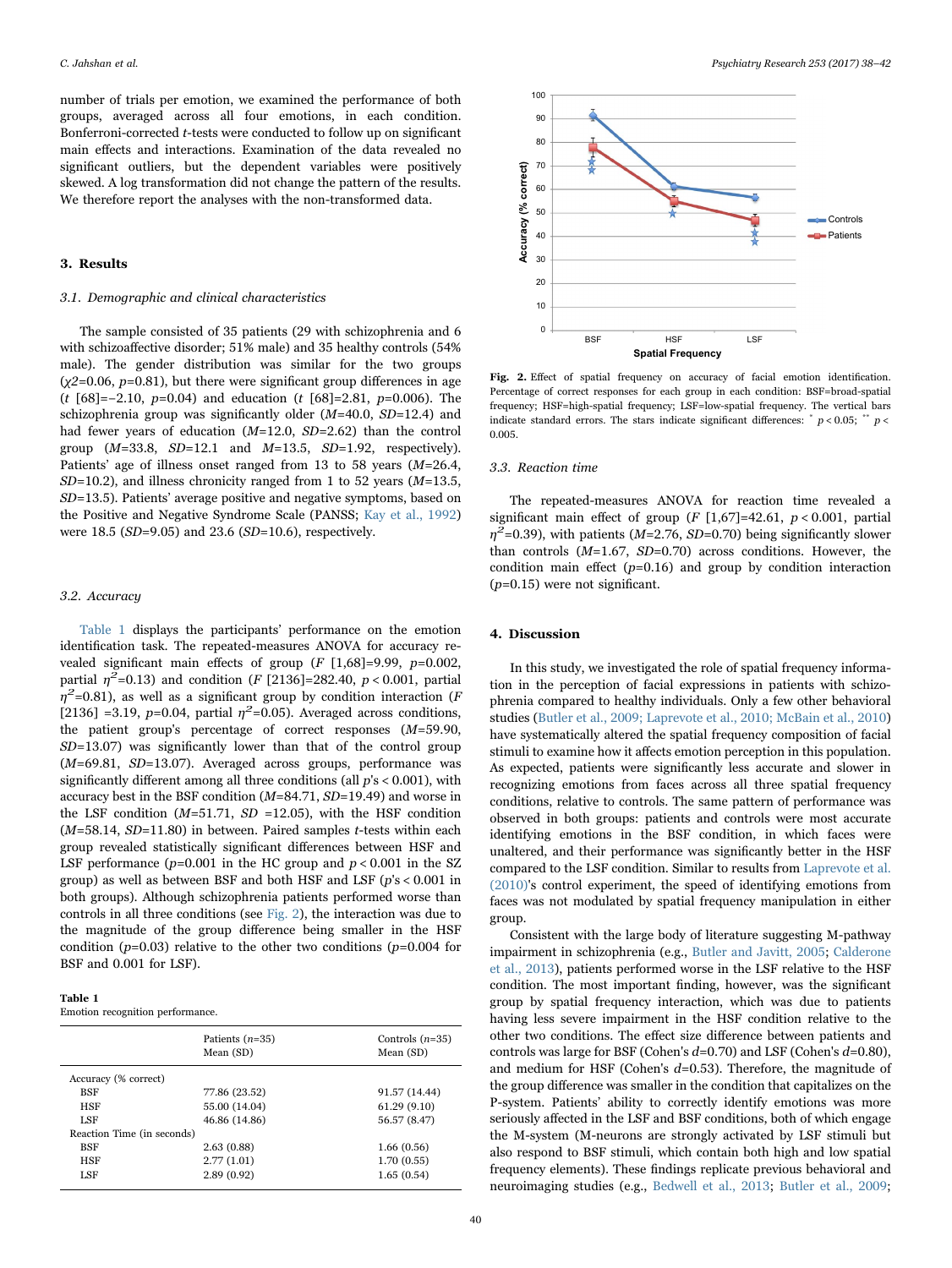[Kim et al., 2015\)](#page-3-21) showing a selective M-deficit in schizophrenia with a less pronounced deficit in P-function, and have implications for the patients' ability to navigate their social environment. As there is a clear evolutionary benefit from using LSFs in emotion processing, having intact M-pathway is crucial for the rapid and accurate extraction of emotional information from faces, especially when making approachavoidance decisions based on crude facial features.

Contrary to expectations, present results revealed that similar to patients, healthy participants were more accurate in identifying facial expressions in HSF compared to LSF stimuli. These unexpected findings contrast the predominant view that face emotional processing is selectively tuned for LSF ([Fusar-Poli et al., 2009; Rohr and Wentura,](#page-3-22) [2014\)](#page-3-22). Nonetheless, they are in line with those of another study ([Laprevote et al., 2010\)](#page-3-14), in which both healthy controls and schizophrenia patients performed better when presented with HSF than with LSF faces (across neutral, angry, and happy expressions). It is possible that there is a differential bias towards LSF and HSF face stimuli, depending upon the type of facial expression being processed.

This study has several limitations. First, due to the relatively small number of trials per emotion, participants' performance was averaged across the four emotions. Consequently, we could not assess if patients and controls processed each type of emotion (happiness, sadness, anger, fear) differently under different spatial frequency conditions. Previous research has shown that generally schizophrenia patients have more difficulty detecting fear [\(Norton et al., 2009](#page-3-3)) and anger ([Laprevote et al., 2010](#page-3-14)) than happiness, and utilize spatial frequency information aberrantly to identify certain facial expressions [\(Lee et al.,](#page-3-12) [2011\)](#page-3-12). It would have been useful to analyze responses to each emotion separately and characterize the pattern of mistakes that patients make. For example, [McBain et al. \(2010\)](#page-3-11) has shown that patients were more likely than controls to perceive facial images with LSF information as more fearful than images without this information. Therefore, more studies are needed to determine if the selective M-pathway impairment in schizophrenia is specific to some emotions and not others.

Second, we did not assess parental education and our groups were not matched on age and education. Due to early onset of the illness, individuals with schizophrenia usually have fewer years of education than healthy controls. Thus, as education level is considered to be part of the illness, this variable is not typically controlled for in the analyses. However, because of the group difference in age, we examined associations between age and our dependent variables and found age to be negatively correlated with performance (accuracy) in the BSF condition, only in the control group. Including age as a covariate did not change the pattern of the results (for both accuracy and reaction time), yielding significant main effects of condition and group, yet a somewhat reduced group x condition interaction effect for accuracy (p=0.07).

Third, our sample consisted of schizophrenia inpatients who were receiving antipsychotic medications at the time of testing. However, visual processing deficits have been found in both medicated and unmedicated schizophrenia patients (e.g., [Butler et al., 2002](#page-3-23); [Cadenhead et al., 1997\)](#page-3-24). Thus, we expect our findings to generalize to an outpatient or unmedicated population.

In summary, the current study expands the existing literature supporting a differential M-pathway abnormality in facial emotion recognition in schizophrenia. Although the study could not disentangle the effects of SF manipulation on the recognition of individual emotions, it showed that across a broad range of facial expressions, schizophrenia patients were less impaired in their ability to accurately identify emotions in HSF stimuli than in BSF and LSF stimuli. The results suggest that patients have difficulty recognizing emotions from faces in general, yet tend to perform better when the low spatial frequency information in faces is attenuated or filtered out. Remediating basic visual processing deficits in schizophrenia patients might therefore improve their ability to accurately perceive others' facial expressions, and in turn, facilitate their social interactions.

#### Acknowledgements

Writing of this manuscript was supported by a Career Development Award (IK2 CX000844) to Dr. Jahshan from the United States (U.S.) Department of Veterans Affairs, Clinical Sciences Research and Development Service, and by the Israel Science Foundation (Grant #621/14) to Dr. Rassovsky. All authors declare that they have no conflicts of interest arising from this manuscript.

### References

- <span id="page-3-20"></span>[Bedwell, J.S., Chan, C.C., Cohen, O., Karbi, Y., Shamir, E., Rassovsky, Y., 2013. The](http://refhub.elsevier.com/S0165-1781(16)31569-4/sbref1) [magnocellular visual pathway and facial emotion misattribution errors in](http://refhub.elsevier.com/S0165-1781(16)31569-4/sbref1) [schizophrenia. Prog. Neuropsychopharmacol. Biol. Psychiatry 44, 88](http://refhub.elsevier.com/S0165-1781(16)31569-4/sbref1)–93.
- <span id="page-3-17"></span>Brown, L., Sherbenou, R.J., Johnsen, S.K., 1997. Test of Nonverbal Intelligence. Third Edition Examiner's Manual, Austin, TX: Pro-Ed.
- <span id="page-3-10"></span>[Butler, P.D., Javitt, D.C., 2005. Early-stage visual processing de](http://refhub.elsevier.com/S0165-1781(16)31569-4/sbref2)ficits in schizophrenia. [Curr. Opin. Psychiatry 18, 151](http://refhub.elsevier.com/S0165-1781(16)31569-4/sbref2)–157.
- <span id="page-3-23"></span>[Butler, P.D., DeSanti, L.A., Maddox, J., Harkavy-Friedman, J.M., Amador, X.F., Goetz,](http://refhub.elsevier.com/S0165-1781(16)31569-4/sbref3) [R.R., Javitt, D.C., Gorman, J.M., 2002. Visual backward-masking de](http://refhub.elsevier.com/S0165-1781(16)31569-4/sbref3)ficits in [schizophrenia: relationship to visual pathway function and symptomatology.](http://refhub.elsevier.com/S0165-1781(16)31569-4/sbref3) [Schizophr. Res. 59, 199](http://refhub.elsevier.com/S0165-1781(16)31569-4/sbref3)–209.
- <span id="page-3-7"></span>[Butler, P.D., Abeles, I.Y., Weiskopf, N.G., Tambini, A., Jalbrzikowski, M., Legatt, M.E.,](http://refhub.elsevier.com/S0165-1781(16)31569-4/sbref4) [Zemon, V., Loughead, J., Gur, R.C., Javitt, D.C., 2009. Sensory contributions to](http://refhub.elsevier.com/S0165-1781(16)31569-4/sbref4) [impaired emotion processing in schizophrenia. Schizophr. Bull. 35, 1095](http://refhub.elsevier.com/S0165-1781(16)31569-4/sbref4)–1107.
- <span id="page-3-24"></span>[Cadenhead, K.S., Geyer, M.A., Butler, R.W., Perry, W., Sprock, J., Bra](http://refhub.elsevier.com/S0165-1781(16)31569-4/sbref5)ff, D.L., 1997. Information processing defi[cits of schizophrenia patients: relationship to clinical](http://refhub.elsevier.com/S0165-1781(16)31569-4/sbref5) [ratings, gender and medication status. Schizophr. Res. 28, 51](http://refhub.elsevier.com/S0165-1781(16)31569-4/sbref5)–62.
- <span id="page-3-6"></span>[Calder, A.J., Young, A.W., Keane, J., Dean, M., 2000. Con](http://refhub.elsevier.com/S0165-1781(16)31569-4/sbref6)figural information in facial [expression perception. J. Exp. Psychol. Hum. Percept. Perform. 26, 527](http://refhub.elsevier.com/S0165-1781(16)31569-4/sbref6)–551.
- <span id="page-3-8"></span>[Calderone, D.J., Hoptman, M.J., Martinez, A., Nair-Collins, S., Mauro, C.J., Bar, M.,](http://refhub.elsevier.com/S0165-1781(16)31569-4/sbref7) [Javitt, D.C., Butler, P.D., 2013. Contributions of low and high spatial frequency](http://refhub.elsevier.com/S0165-1781(16)31569-4/sbref7) [processing to impaired object recognition circuitry in schizophrenia. Cereb. Cortex](http://refhub.elsevier.com/S0165-1781(16)31569-4/sbref7) [23, 1849](http://refhub.elsevier.com/S0165-1781(16)31569-4/sbref7)–1858.
- <span id="page-3-13"></span>[Clark, C.M., Gosselin, F., Goghari, V.M., 2013. Aberrant patterns of visual facial](http://refhub.elsevier.com/S0165-1781(16)31569-4/sbref8) [information usage in schizophrenia. J. Abnorm. Psychol. 122, 513](http://refhub.elsevier.com/S0165-1781(16)31569-4/sbref8)–519.
- <span id="page-3-15"></span>[First, M.B., Spitzer, R.L., Gibbon, M., Williams, J.B.W., 1997. Structured Clinical](http://refhub.elsevier.com/S0165-1781(16)31569-4/sbref9) [Interview for DSM-IV Axis I Disorders](http://refhub.elsevier.com/S0165-1781(16)31569-4/sbref9) – Patient Edition. Biometrics Research [Department. New York State Psychiatric Institute, New York, NY](http://refhub.elsevier.com/S0165-1781(16)31569-4/sbref9).
- <span id="page-3-16"></span>[First, M.B., Gibbon, M., Spitzer, R.L., Williams, J.B.W., Benjamin, L., 1996. Structured](http://refhub.elsevier.com/S0165-1781(16)31569-4/sbref10) [Clinical Interview for DSM-IV Axis II Personality Disorders. Biometrics Research](http://refhub.elsevier.com/S0165-1781(16)31569-4/sbref10) [Department. New York State Psychiatric Institute, New York, NY](http://refhub.elsevier.com/S0165-1781(16)31569-4/sbref10).
- <span id="page-3-22"></span>[Fusar-Poli, P., Placentino, A., Carletti, F., Landi, P., Allen, P., Surguladze, S., Benedetti,](http://refhub.elsevier.com/S0165-1781(16)31569-4/sbref11) [F., Abbamonte, M., Gasparotti, R., Barale, F., Perez, J., McGuire, P., Politi, P., 2009.](http://refhub.elsevier.com/S0165-1781(16)31569-4/sbref11) [Functional atlas of emotional faces processing: a voxel-based meta-analysis of 105](http://refhub.elsevier.com/S0165-1781(16)31569-4/sbref11) [functional magnetic resonance imaging studies. J. Psychiatry Neurosci. 34, 418](http://refhub.elsevier.com/S0165-1781(16)31569-4/sbref11)–432.
- <span id="page-3-0"></span>[Green, M.F., Hellemann, G., Horan, W.P., Lee, J., Wynn, J.K., 2012. From perception to](http://refhub.elsevier.com/S0165-1781(16)31569-4/sbref12) [functional outcome in schizophrenia: modeling the role of ability and motivation.](http://refhub.elsevier.com/S0165-1781(16)31569-4/sbref12) [Arch. Gen. Psychiatry 69, 1216](http://refhub.elsevier.com/S0165-1781(16)31569-4/sbref12)–1224.
- <span id="page-3-19"></span>Kay, S., Opler, L., Fiszbein, A., 1992. The positive and negative syndrome scale (PANSS) manual. Multi-Health Systems, Toronto.
- <span id="page-3-21"></span>[Kim, D.W., Shim, M., Song, M.J., Im, C.H., Lee, S.H., 2015. Early visual processing](http://refhub.elsevier.com/S0165-1781(16)31569-4/sbref13) defi[cits in patients with schizophrenia during spatial frequency-dependent facial](http://refhub.elsevier.com/S0165-1781(16)31569-4/sbref13) aff[ect processing. Schizophr. Res. 161, 314](http://refhub.elsevier.com/S0165-1781(16)31569-4/sbref13)–321.
- <span id="page-3-2"></span>[Kohler, C.G., Walker, J.B., Martin, E.A., Healey, K.M., Moberg, P.J., 2010. Facial](http://refhub.elsevier.com/S0165-1781(16)31569-4/sbref14) [emotion perception in schizophrenia: a meta-analytic review. Schizophr. Bull. 36,](http://refhub.elsevier.com/S0165-1781(16)31569-4/sbref14) 1009–[1019](http://refhub.elsevier.com/S0165-1781(16)31569-4/sbref14).
- <span id="page-3-14"></span>[Laprevote, V., Oliva, A., Delerue, C., Thomas, P., Boucart, M., 2010. Patients with](http://refhub.elsevier.com/S0165-1781(16)31569-4/sbref15) schizophrenia [are biased toward low spatial frequency to decode facial expression at](http://refhub.elsevier.com/S0165-1781(16)31569-4/sbref15) [a glance. Neuropsychologia 48, 4164](http://refhub.elsevier.com/S0165-1781(16)31569-4/sbref15)–4168.
- <span id="page-3-12"></span>[Lee, J., Gosselin, F., Wynn, J.K., Green, M.F., 2011. How do schizophrenia patients use](http://refhub.elsevier.com/S0165-1781(16)31569-4/sbref16) [visual information to decode facial emotion\\*. Schizophr. Bull. 37, 1001](http://refhub.elsevier.com/S0165-1781(16)31569-4/sbref16)–1008.
- <span id="page-3-9"></span>[Martinez, A., Hillyard, S.A., Dias, E.C., Hagler, D.J., Jr, Butler, P.D., Guilfoyle, D.N.,](http://refhub.elsevier.com/S0165-1781(16)31569-4/sbref17) [Jalbrzikowski, M., Silipo, G., Javitt, D.C., 2008. Magnocellular pathway impairment](http://refhub.elsevier.com/S0165-1781(16)31569-4/sbref17) [in schizophrenia: evidence from functional magnetic resonance imaging. J. Neurosci.](http://refhub.elsevier.com/S0165-1781(16)31569-4/sbref17) [28, 7492](http://refhub.elsevier.com/S0165-1781(16)31569-4/sbref17)–7500.
- <span id="page-3-11"></span>[McBain, R., Norton, D., Chen, Y., 2010. Di](http://refhub.elsevier.com/S0165-1781(16)31569-4/sbref18)fferential roles of low and high spatial [frequency content in abnormal facial emotion perception in schizophrenia.](http://refhub.elsevier.com/S0165-1781(16)31569-4/sbref18) [Schizophr. Res. 122, 151](http://refhub.elsevier.com/S0165-1781(16)31569-4/sbref18)–155.
- <span id="page-3-4"></span>[Merigan, W.H., Maunsell, J.H., 1993. How parallel are the primate visual pathways\\*.](http://refhub.elsevier.com/S0165-1781(16)31569-4/sbref19) [Annu. Rev. Neurosci. 16, 369](http://refhub.elsevier.com/S0165-1781(16)31569-4/sbref19)–402.
- <span id="page-3-3"></span>[Norton, D., McBain, R., Holt, D.J., Ongur, D., Chen, Y., 2009. Association of impaired](http://refhub.elsevier.com/S0165-1781(16)31569-4/sbref20) facial aff[ect recognition with basic facial and visual processing de](http://refhub.elsevier.com/S0165-1781(16)31569-4/sbref20)ficits in [schizophrenia. Biol. Psychiatry 65, 1094](http://refhub.elsevier.com/S0165-1781(16)31569-4/sbref20)–1098.
- <span id="page-3-1"></span>O'[Donnell, B.F., Potts, G.F., Nestor, P.G., Stylianopoulos, K.C., Shenton, M.E., McCarley,](http://refhub.elsevier.com/S0165-1781(16)31569-4/sbref21) [R.W., 2002. Spatial frequency discrimination in schizophrenia. J. Abnorm. Psychol.](http://refhub.elsevier.com/S0165-1781(16)31569-4/sbref21) [111, 620](http://refhub.elsevier.com/S0165-1781(16)31569-4/sbref21)–625.
- <span id="page-3-5"></span>[Obayashi, C., Nakashima, T., Onitsuka, T., Maekawa, T., Hirano, Y., Hirano, S., Oribe, N.,](http://refhub.elsevier.com/S0165-1781(16)31569-4/sbref22) [Kaneko, K., Kanba, S., Tobimatsu, S., 2009. Decreased spatial frequency sensitivities](http://refhub.elsevier.com/S0165-1781(16)31569-4/sbref22) [for processing faces in male patients with chronic schizophrenia. Clin. Neurophysiol.](http://refhub.elsevier.com/S0165-1781(16)31569-4/sbref22) [120, 1525](http://refhub.elsevier.com/S0165-1781(16)31569-4/sbref22)–1533.
- <span id="page-3-18"></span>[Rassovsky, Y., Lee, J., Nori, P., Wu, A.D., Iacoboni, M., Breitmeyer, B.G., Hellemann, G.,](http://refhub.elsevier.com/S0165-1781(16)31569-4/sbref23)